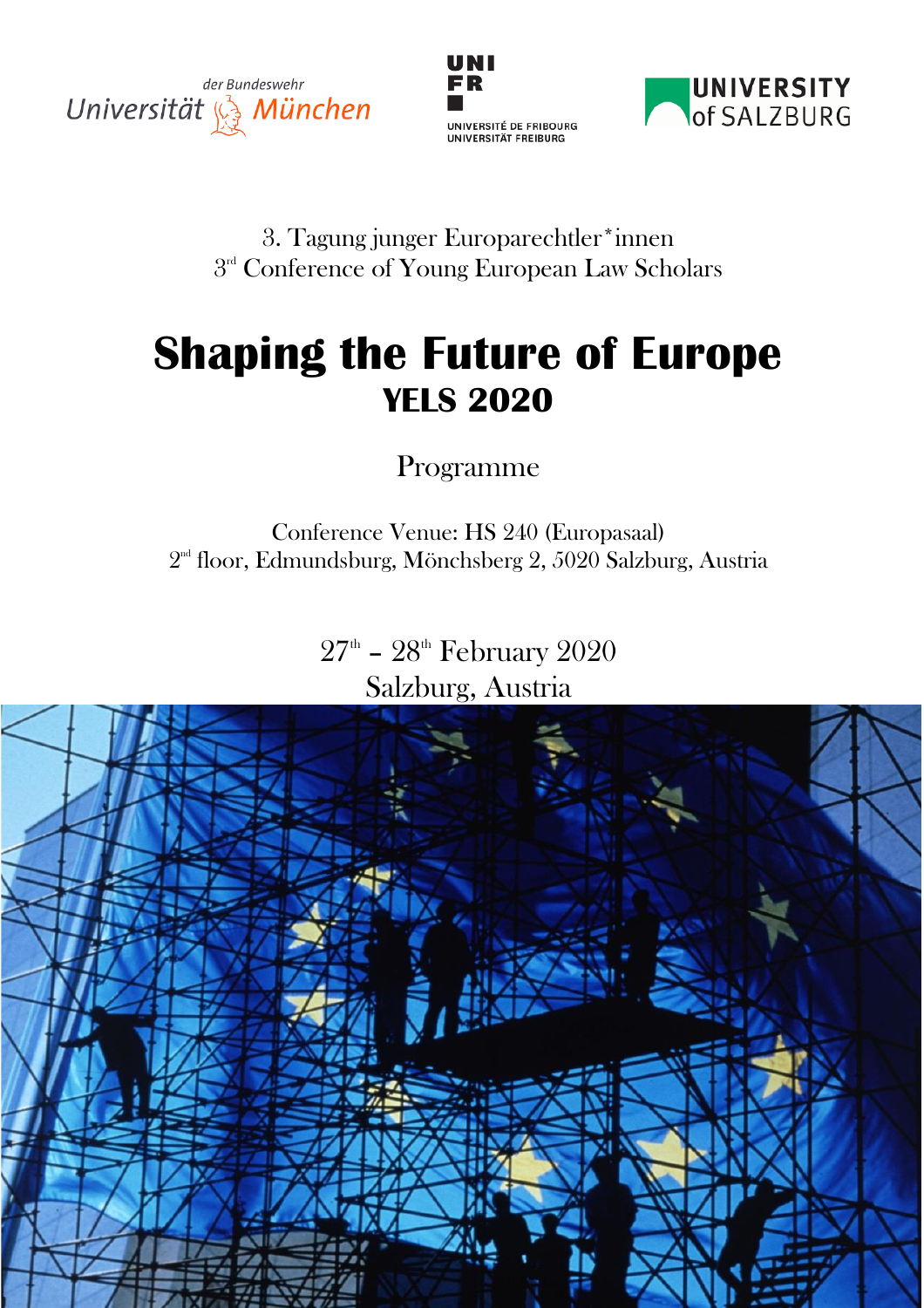# der Bundeswehr Universität  $\mathcal{Q}_3$  München





 $27<sup>th</sup>$  February  $2020$ 

Registration: from 12:00 (Foyer of HS 240)

### Panel I: Novel Institutional Approaches

 $13:00 - 14:30$ Chair: Mag. Sandra Hummelbrunner, University of Salzburg

Odile Ammann, LL.M. Ph.D., University of Zurich Strengthening European Democracy: Why the EU Needs More Lobby Regulation Commentator: Prof. Dr. Dimitry Kochenov, University of Groningen

Maria Patrin, B.Phil., M.Phil., LL.M, M.A., European University Institute Collegiality and heterogeneity in the Commission's functions: the role of the Commission in the EU inter-institutional architecture Commentator: Prof. Dr. Enzo Cannizzaro, Sapienza University of Rome

Panel II: Future Implications of Fundamental Rights Protection  $15:00 - 16:30$ Chair: PD Dr. Benedikt Pirker, LL.M., University of Fribourg

Matteo Manfredi, LL.M., Catholic University of Milan The future of the economic and social rights within the Internal Market and the role of the European Charter of Fundamental Rights Commentator: Prof. Dr. Catherine Barnard, University of Cambridge

Christos Papachristopoulos, LL.B., M.Sc., University of Birmingham Between Crusoe's island and Hobbes' Leviathan: Mapping the EU penal landscape under monocentric and polycentric models of governance Commentator: Univ.-Prof. Dr. Ingeborg Zerbes, University of Vienna

> Keynote Speech: 17:30 Advocate General Eleanor Sharpston, Q.C., M.A.

Conference Dinner (Speakers and commentators only)

More information and registration: www.uni-salzburg.ac.at/yels2020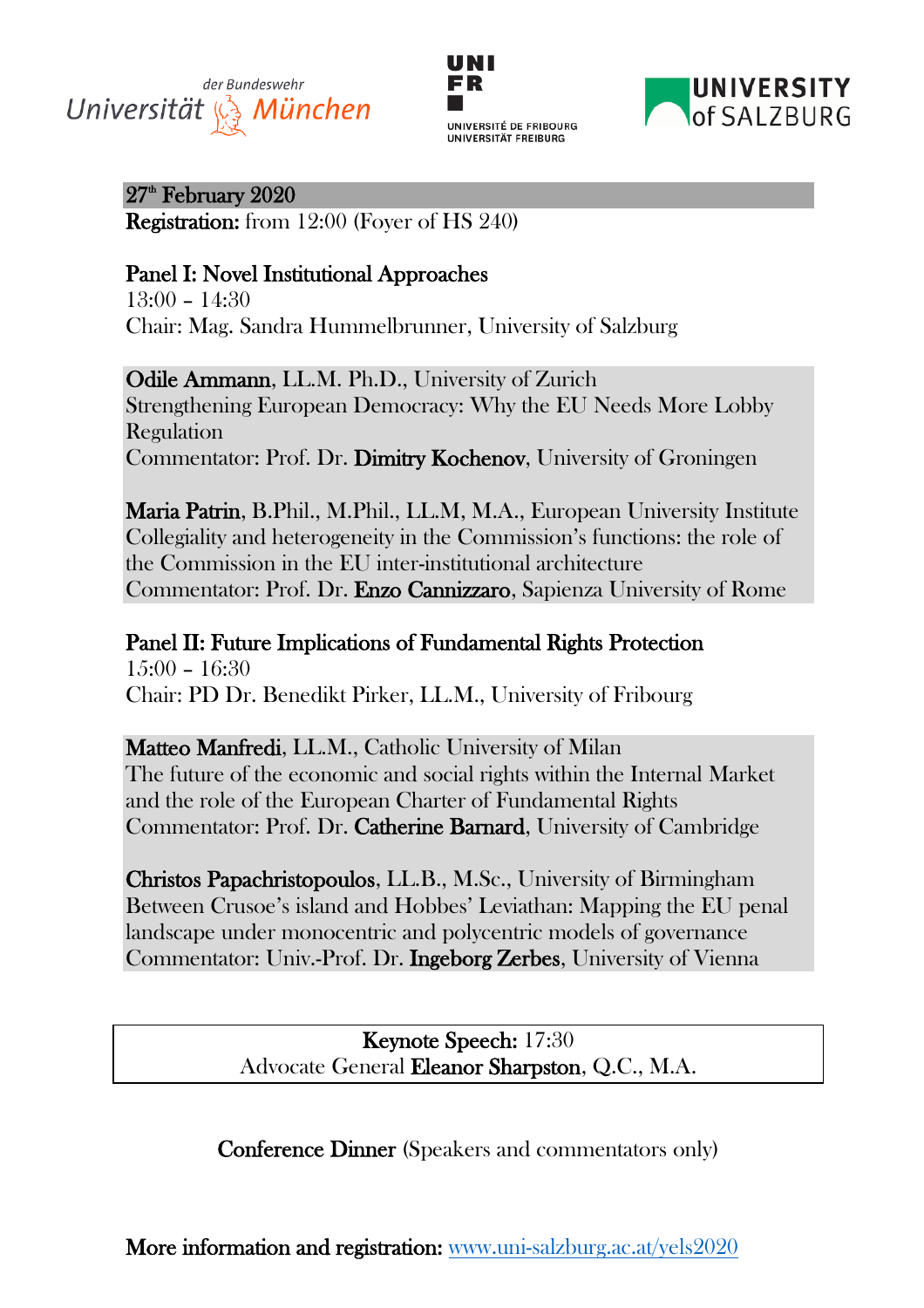# der Bundeswehr Universität & München





#### 28th February 2020 - Part I

## Panel III: New "Solutions" to Contemporary Challenges

 $9:00 - 10:30$ Chair: PD Dr. Benedikt Pirker, LL.M., University of Fribourg

Aleksandra Kustra-Rogatka, M.A., Ph.D., Dr. habil., Nicolaus Copernicus University in Toruń European Constitutional Pluralism in face of Democratic Backsliding. A new constitutional momentum for Europe? Commentator: Univ.-Prof. Dr. András Jakab, University of Salzburg

Mag. Janine Prantl, B.A., University of Innsbruck Shaping the future towards a solidary refugee resettlement in the European Union? Commentator: Prof. Dr. Markus Kotzur, LL.M., University of Hamburg

## Coffee Break

Panel IV: The EU's External Action and the challenges of the 21st century  $11:00 - 12:30$ Chair: MMag. Dr. Lando Kirchmair, University of Salzburg and Bundeswehr University Munich

Ass. Jur. Josef Weinzierl, M.Jur. (Oxon), University of Oxford A demoicratic perspective on a European Army Commentator: Prof. Dr. Panos Koutrakos, City University of London

Luigi Lonardo, J.D., LL.M., King's College London EU's security and defence against hybrid threats Commentator: Univ.-Prof. Dr. Kirsten Schmalenbach, University of Salzburg

## Lunch Break

More information and registration: www.uni-salzburg.ac.at/yels2020